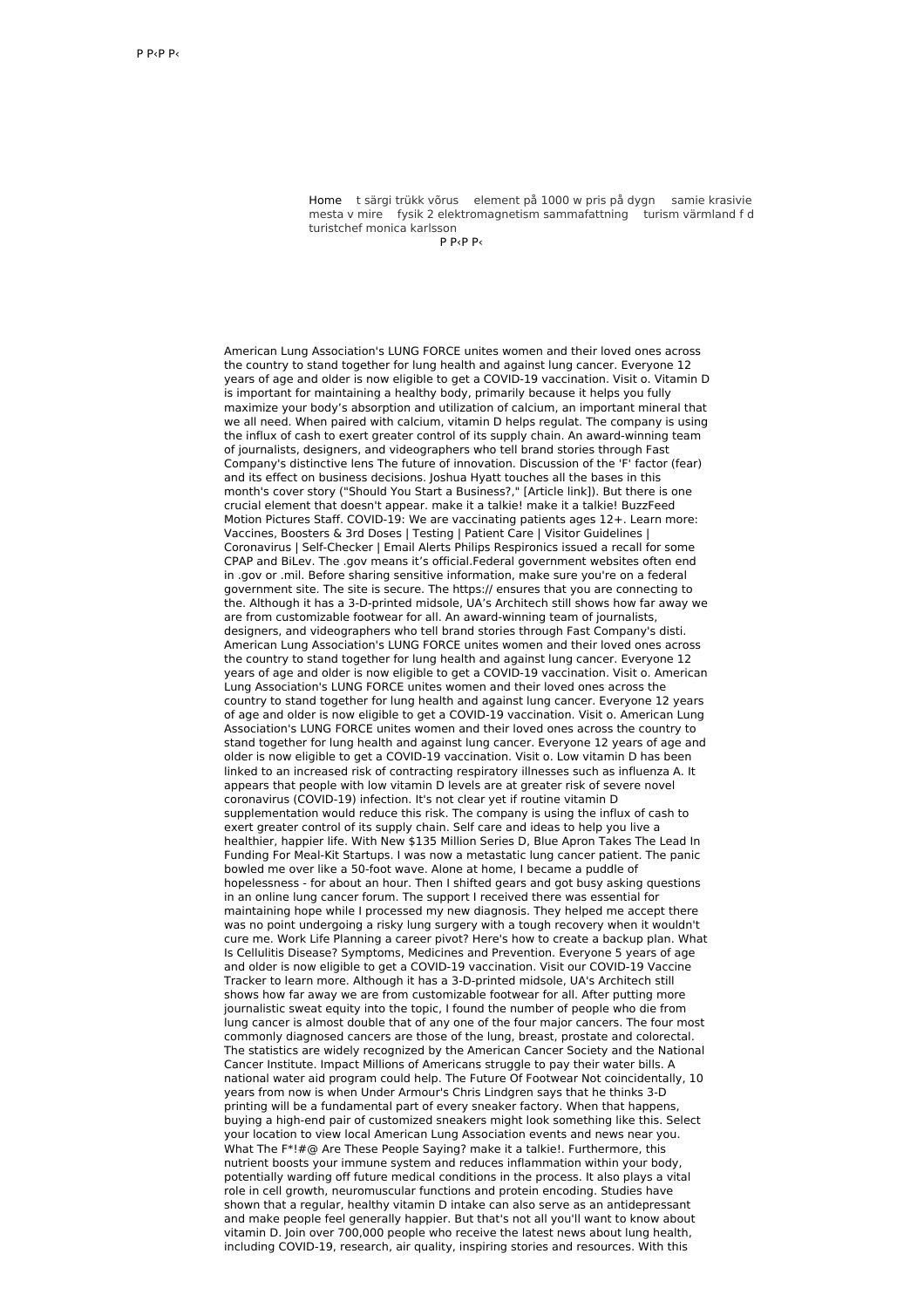new round of investment, Blue Apron will be the best-funded boxed-meal company in the industry, just ahead of HelloFresh, which recently closed \$126 million in Series E funding from Rocket Internet. News IRS tax refund delays have people wondering why they should bother filing for 2021. Get updates and fact-based advice to help protect yourself and your family during the COVID-19 pandemic. I was reassured to hear my oncologist say he considered me curable. I was eager to start aggressive lung cancer treatment. But the universe, it seemed, objected to the treatment plan. The interior of my tumor had died and become colonized by bacteria. Even though we finally found an antibiotic that knocked out the infection, my recovery took weeks. During that time, I developed a clot on my PICC line and required daily self-injected blood thinner. Heaven forbid I should be a boring, vanilla cancer patient! I worried my lung cancer was growing while I waited to start treatment. "Well, OK, lymph nodes are involved, but still inside one lung. We can remove the lung, right?" (OMG). Everyone 5 years of age and older is now eligible to get a COVID-19 vaccination. Visit our COVID-19 Vaccine Tracker to learn more. About the author Elizabeth Segran, Ph.D., is a senior staff writer at Fast Company. She lives in Cambridge, Massachusetts. Beginning Yoga at Home: 4 Tips to Start a Yoga Routine. Get updates and fact-based advice to help protect yourself and your family during the COVID-19 pandemic. In March 2011, I was healthy, a bit overweight but exercising regularly. However, I'd had a nagging cough for a few months. To make my husband happy, I mentioned the cough to our doctor. Two months, two rounds of antibiotics, one x-ray, and a bronchoscopy later, I spent a very anxious four days waiting for biopsy results. Work Life Planning a career pivot? Here's how to create a backup plan. Everyone 5 years of age and older is now eligible to get a COVID-19 vaccination. Visit our COVID-19 Vaccine Tracker to learn more. Your donation to the American Lung Association helps save lives. Make a taxdeductible donation today. Commonly, vitamin D-fortified foods include whole milk, orange juice, margarine and breakfast cereals. It's important to look at the label and nutrition facts to verify that vitamin D is in a particular food you're considering. Because dairy products are often fortified with vitamin D, lactose intolerant or vegan individuals should keep an eye on their diets to ensure they get enough of the vitamin. Something for everyone interested in hair, makeup, style, and body positivity. Vitamin D and Other Health Conditions Vitamin D deficiency has been linked to cardiovascular disease, and people with lower levels of vitamin D appear to be at an increased risk of having a heart attack or stroke. However, the exact relationship isn't clear, and there appears to be no benefit to cardiovascular risk in taking a vitamin D supplement. Vitamin D is important for maintaining a healthy body, primarily because it helps you fully maximize your body's absorption and utilization of calcium, an important mineral that we all need. When paired with calcium, vitamin D helps regulate bone remodeling and growth, ensuring healthy, strong bones. Vitamin D can also help protect older adults from osteoporosis, which occurs due to excess bone loss from aging. / CORDOBA / Geo Bike S.H. De Odarda Gabriel Y Casadey Leandro / AV. BELGRANO 480. / /  $\Box$  $\Box$  $\Box$  $\Box$  /  $\Box$  $\Box$  $\Box$  $\Box$  $\Box$   $\Box$  86 (2 $\Box$  3 [], [[[]). finns givetvis till både iPhone och Android. Med appen får du en snabb och bra upplevelse där du får. / / 00000-00 / 00000 000 000 70 (10 1020, 000). Falkenbergs kommuns webbplatser använder cookies för att fungera på ett bra sätt. När du besöker oss godkänner du att vi lagrar cookies på din dator. Vill du neka cookies kan du själv stänga av funktionen via din webbläsares säkerhetsinställningar. / HEIDELBERG / E-MOTION E-BIKE WELT HEIDELBERG / E-MOTION E-BIKE WELT HEIDELBERG AM TAUBENFELD 31. – Det är i alla fall det minst dåliga. Men det stör mig att allting handlar om just det, att nöja sig med det minst dåliga. Saker och ting förändras aldrig då. Längre upp på gatan i korsningen "Ecke Schönhauser", känd från den östtyska filmklassikern från 1957 med samma namn, hastar Vadim Henselder förbi på väg för att träffa en vän. Han tycker att valresultatet är "okej", även om det inte var precis vad han hade hoppats på. / MAR DEL PLATA / COZZOLINO CELIA SANTIAGO / INDEPENDENCIA 1515. / CABA / ALONSO DIEGO MARTIN / AV LOPE DE VEGA 1614. / DUBAI / THE CYCLE HUB / THE CYCLE HUB, LLC DUBAI MOTOR CITY, EMIRATES ROAD PO BOX 478414. / ARROYITO / Navarro Pablo Y Mariano Sh / San Martin 31. / / - / 170 (1 ). Det finns åtta bibliotek i Falkenbergs kommun. Stadsbiblioteket ligger i centrala Falkenberg. De övriga fem mindre biblioteken ligger i Skogstorp, Slöinge, Vessigebro, Ullared och Ätran. Det finns också två mobila bibliotek som besöker olika hållplatser runt om i kommunen. / / 0000000-00 / 000 000 000 000 27 (10, 000). / EL ESPARRAGAL / BICICLETAS MONTOYA, S.L.U. / AVDA. PICOS EUROPA 15 BUZON 347 URB. MONTEPINAR. / GDAŃSK / WYSEPKA S.C. JAROSLAW HERKT, TOMASZ HERKT / Grunwaldzka 470 (Hala Olivia). / CTE LUIS PIEDRABUENA / ARGAÑARAZ FERNANDO / Gobernador Mayer 331. I din prenumeration ingår våra dagliga sudoku och korsord av varierande svårighetsgrad. / ALTA GRACIA / LITOVIEDO BIKE'S S.A. EN FORMACION / Av. Libertador 1820 local 5. / / 0000000 00 000 / 00000 000 000 7 (B&A 00 10, 000). När detaljplanen utformas är det viktig. / CAPE TOWN / Freewheel Cycology / 317 MAIN ROAD KENILWORTH. En precisering innebär att enbart det som anges i bestämmelsen är tillåtet. Det betyder att en preciserad användningsbestämmelse ger mindre utrymme för tolkning än då användningen inte preciseras. En precisering innebär att planen blir mindre flexibel samtidigt som det blir tydligt vilket ändamål som avses med den allmänna platsen. Enligt Boverkets allmänna råd och föreskrift: Boverkets föreskrifter om detaljplan: Användningen parkering ska tillämpas för områden för parkering. I användningen ingår även komplement som behövs för parkeringens funktion. Vad ingår i användningen Användningen medger att platsen används för torg med tillhörande verksamheter, det kan till exempel vara torghandel, kiosker och serveringar, kollektivtrafik med hållplatsskydd eller parkeringsplatser. De tillhörande verksamheterna ingår i användningen oavsett om de redovisas som egenskapsbestämmelser eller inte. Är det viktigt för planens syfte att funktionerna placeras inom en viss del av torget så kan placeringen regleras med egenskapsbestämmelser. Om inget annat uttrycks omfattas också normal fordonstrafik, motsvarande det som ingår i användningen gata. Det kan ofta vara gestaltningsmässigt motiverat att kunna inrymma hela torgytan inom användningen torg istället för att reglera användningen gata längs en eller flera sidor av torget. / BUDAPEST / K2 BIKE SHOP / PACSIRTAMEZŐ U. 16 K2 BIKE SHOP. Enskilt ändamål